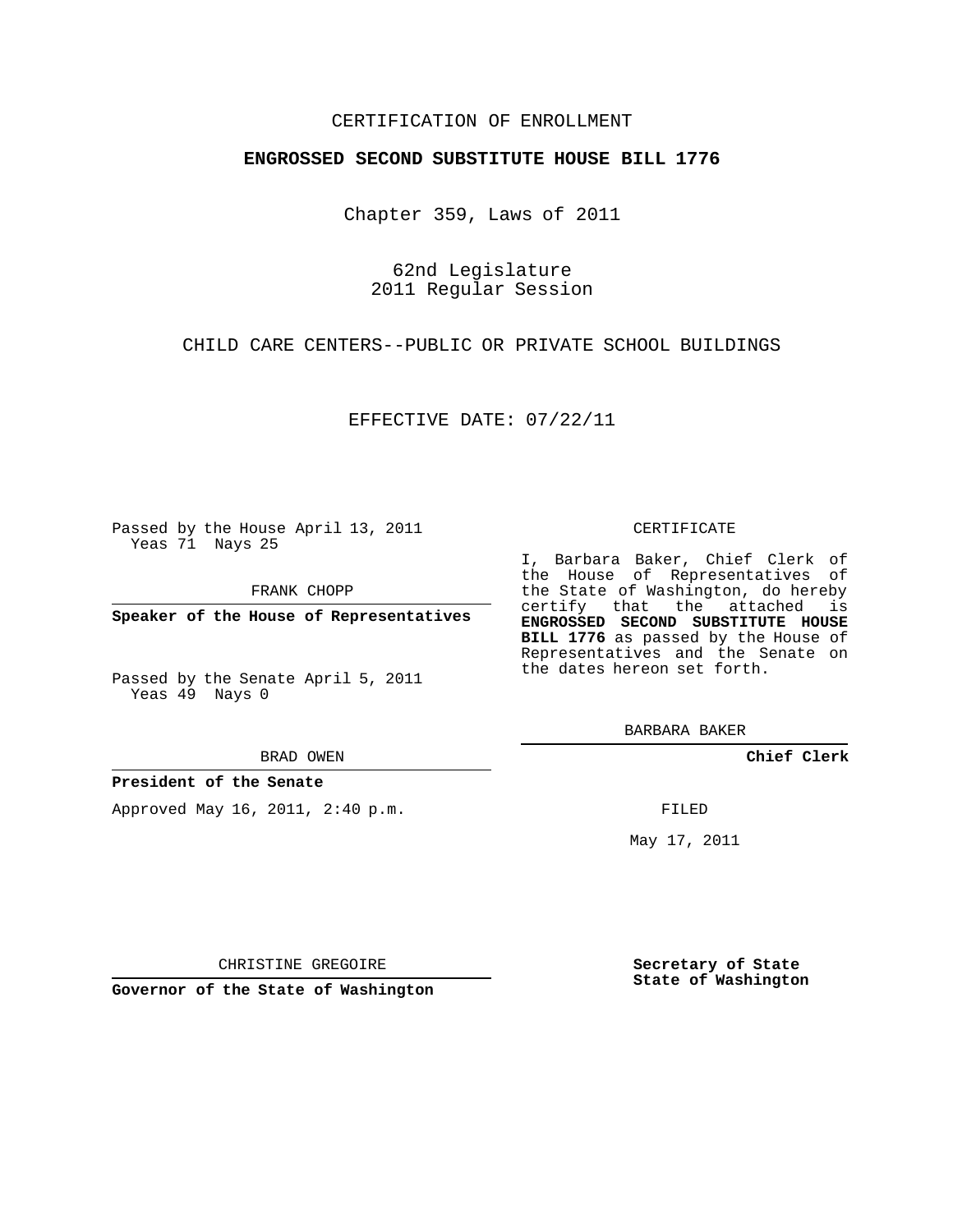# **ENGROSSED SECOND SUBSTITUTE HOUSE BILL 1776** \_\_\_\_\_\_\_\_\_\_\_\_\_\_\_\_\_\_\_\_\_\_\_\_\_\_\_\_\_\_\_\_\_\_\_\_\_\_\_\_\_\_\_\_\_

\_\_\_\_\_\_\_\_\_\_\_\_\_\_\_\_\_\_\_\_\_\_\_\_\_\_\_\_\_\_\_\_\_\_\_\_\_\_\_\_\_\_\_\_\_

AS AMENDED BY THE SENATE

Passed Legislature - 2011 Regular Session

## **State of Washington 62nd Legislature 2011 Regular Session**

By House Education Appropriations Oversight (originally sponsored by Representatives Frockt, Eddy, Dickerson, Carlyle, Maxwell, Representatives Frockt, Eddy, Dickerson, Carlyle, Maxwell, Fitzgibbon, Roberts, Pedersen, Hudgins, Ryu, Kenney, and Stanford)

READ FIRST TIME 02/24/11.

 AN ACT Relating to licensing requirements for child care centers located in publicly owned buildings; amending RCW 43.215.200; and creating a new section.

BE IT ENACTED BY THE LEGISLATURE OF THE STATE OF WASHINGTON:

 NEW SECTION. **Sec. 1.** (1) The legislature finds that some licensed child care centers seeking to operate in public schools incur substantial costs to renovate spaces that are considered safe for children to use for the purpose of education. Consequently, families are forced to seek before or after school child care outside of the school building, resulting in additional transitions for students.

 (2) It is the legislature's intent to allow licensed child care centers that serve school-age children to operate in facilities that provide a safe and healthy environment for children to use for the purpose of education. With respect to section 2(2) of this act, the legislature intends that the development of any related child care licensing requirements shall:

- 
- (a) Ensure safe and healthy environments for children;
- (b) Utilize existing rule-making processes and resources;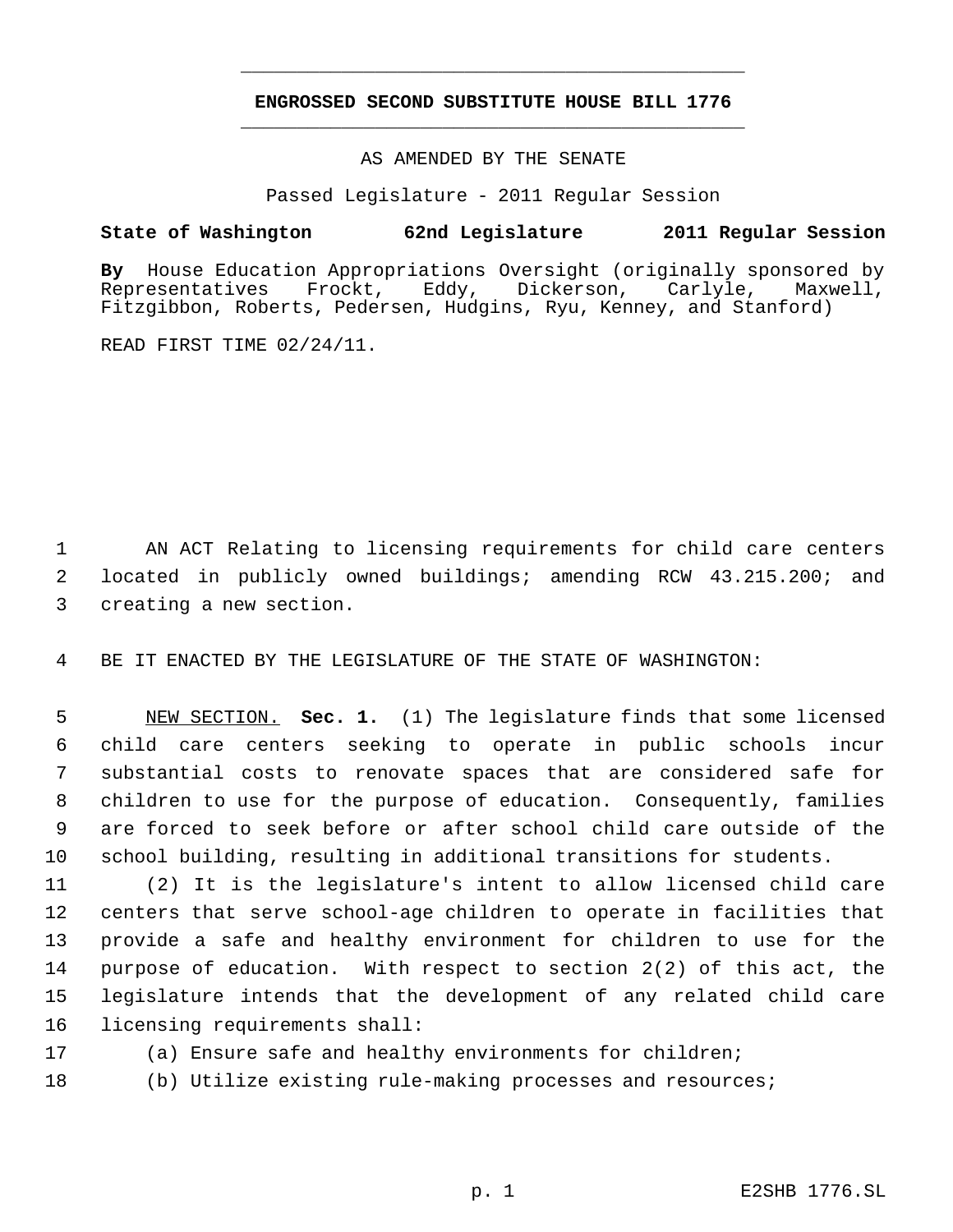(c) Utilize existing requirements as a starting point rather than 2 create an entirely new set of requirements; and

 (d) Give due consideration to the burdens imposed by inconsistent licensing requirements.

 **Sec. 2.** RCW 43.215.200 and 2007 c 415 s 3 are each amended to read as follows:

It shall be the director's duty with regard to licensing:

 (1) In consultation and with the advice and assistance of persons representative of the various type agencies to be licensed, to designate categories of child care facilities for which separate or different requirements shall be developed as may be appropriate whether because of variations in the ages and other characteristics of the children served, variations in the purposes and services offered or size or structure of the agencies to be licensed, or because of any other factor relevant thereto;

16 (2) In consultation with the state fire marshal's office, the 17 director shall use an interagency process to address health and safety 18 requirements for child care programs that serve school-age children and 19 are operated in buildings that contain public or private schools that safely serve children during times in which school is in session;

 (3) In consultation and with the advice and assistance of parents or guardians, and persons representative of the various type agencies to be licensed, to adopt and publish minimum requirements for licensing applicable to each of the various categories of agencies to be licensed under this chapter;

26 ( $(\langle 3 \rangle)$ ) (4) In consultation with law enforcement personnel, the director shall investigate the conviction record or pending charges of each agency and its staff seeking licensure or relicensure, and other persons having unsupervised access to children in care;

 $((\langle 4 \rangle) )$  (5) To issue, revoke, or deny licenses to agencies pursuant to this chapter. Licenses shall specify the category of care that an agency is authorized to render and the ages and number of children to be served;

 (( $\left(\frac{5}{7}\right)$ ) (6) To prescribe the procedures and the form and contents of reports necessary for the administration of this chapter and to require regular reports from each licensee;